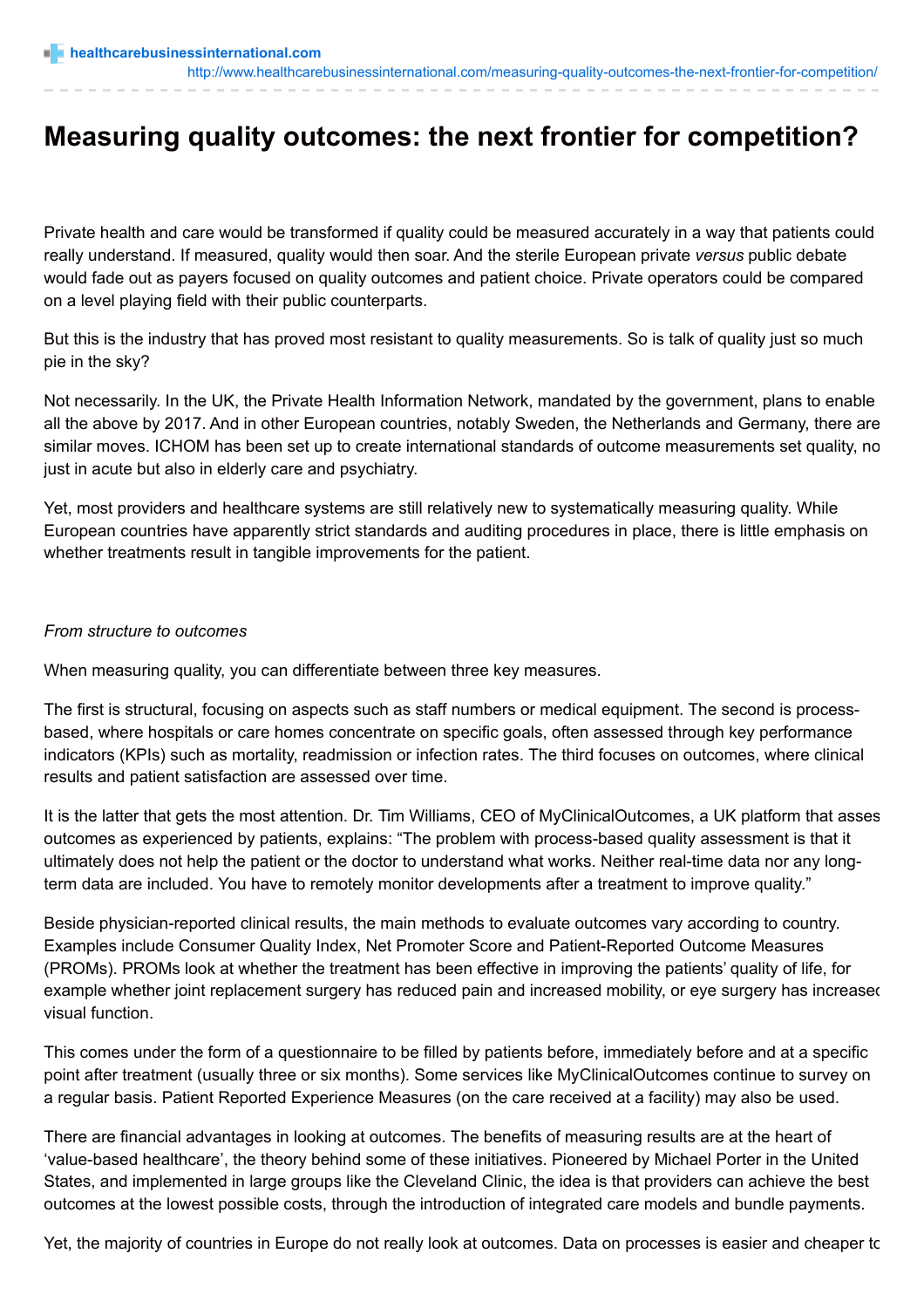collect. KPIs on processes are the base for DRG reimbursements, allocated to providers by payers according to activity and risk, and widely implemented in Europe. As a result, it is processes, rather than outcomes, that are scrutinised by public authorities.

France is an example of a country with a strong focus on processes. Both public and private operators will be regularly inspected, with findings reported in Scope, a database that compiles information on KPIs. According to Stéphane Pichon, managing partner at Your Care Consult, France actually has the largest publicly available data in Europe.

Beside, there is disagreement on who benefits the most from quality measurements based on outcomes and a fear that they may be subjective. It makes patients more informed, doctors more effective and payers more selective. But while data is becoming accessible to everyone, this has not historically been the case.

Leonid Shapiro, managing partner at Candesic, says: "Healthcare is just becoming more consumerist. Patients are beginning to pay attention to both the hospital they go to and the reputation of the surgeon. In the past, patients have relied solely on doctors' recommendations, after all, every hospital and doctor has to have a minimum level of quality to be certified/licensed. However now, increasingly, they are demanding higher quality and a higher chance at better outcomes, mainly due to the fact these things are now being measured and being made transparent to patients."

A patient may choose to go to a specific hospital for the quality of facilities and 'customer service', although that might not make sense from a clinical point of view. But it has got to provide quality that is high enough for the patient to feel safe, and soft things like food and staff are all important.

### *Initiatives*

Countries at the forefront of outcome-based quality measurements are Sweden, the Netherlands, the UK and Germany.

In the UK, the Private Healthcare Information Network (PHIN) looks at performance indicators in private hospitals. The information is to be released to the public in 2017. It should also enable care in private facilities to be compared to the public sector.

For this, PHIN uses a broad range of performance measures from simple activity counts through patient satisfaction measures and PROMs, to developing new ways of measuring the core safety measures of deaths in hospital following treatment, unplanned transfers of care between hospitals and unplanned readmission to hospital following discharge.

PHIN's efforts toward standardisation of quality indicators have been praised by many British healthcare-related organisations. Williams says that the emergence of organisations like PHIN now allows MyClinicalOutcomes to offer additional value by allowing providers and clinicians to benchmark themselves against others, helping them understand not just the progression of individual patients, but variation in quality relative to their peers.

Before PHIN, measuring outcomes in the UK private sector was fragmented and focused at the specialty level, such as orthopaedics, rather than at entire healthcare systems.

PHIN is partnering with ICHOM, the largest international organisation looking at PROM quality measurements in healthcare. Run by doctors and backed by consultancy BCG, ICHOM is trying to set up a global quality standard for different medical conditions. It works with doctors, providers, payers and patients to implement value-based healthcare worldwide. Ambitiously, it is looking at conditions from acute through to elderly care and psychiatry.

Dr. Markus Hamm, managing director at Schoen Klinik, which uses a similar approach to ICHOM in measuring quality, says hospital initiatives in Germany differ from ICHOM in the importance they place on patients. "Many providers use process-oriented systems, which are not always relevant for the patient. Outcome-based systems used by ICHOM allow for the distinction between poor, good and very good hospitals, rather than just identifying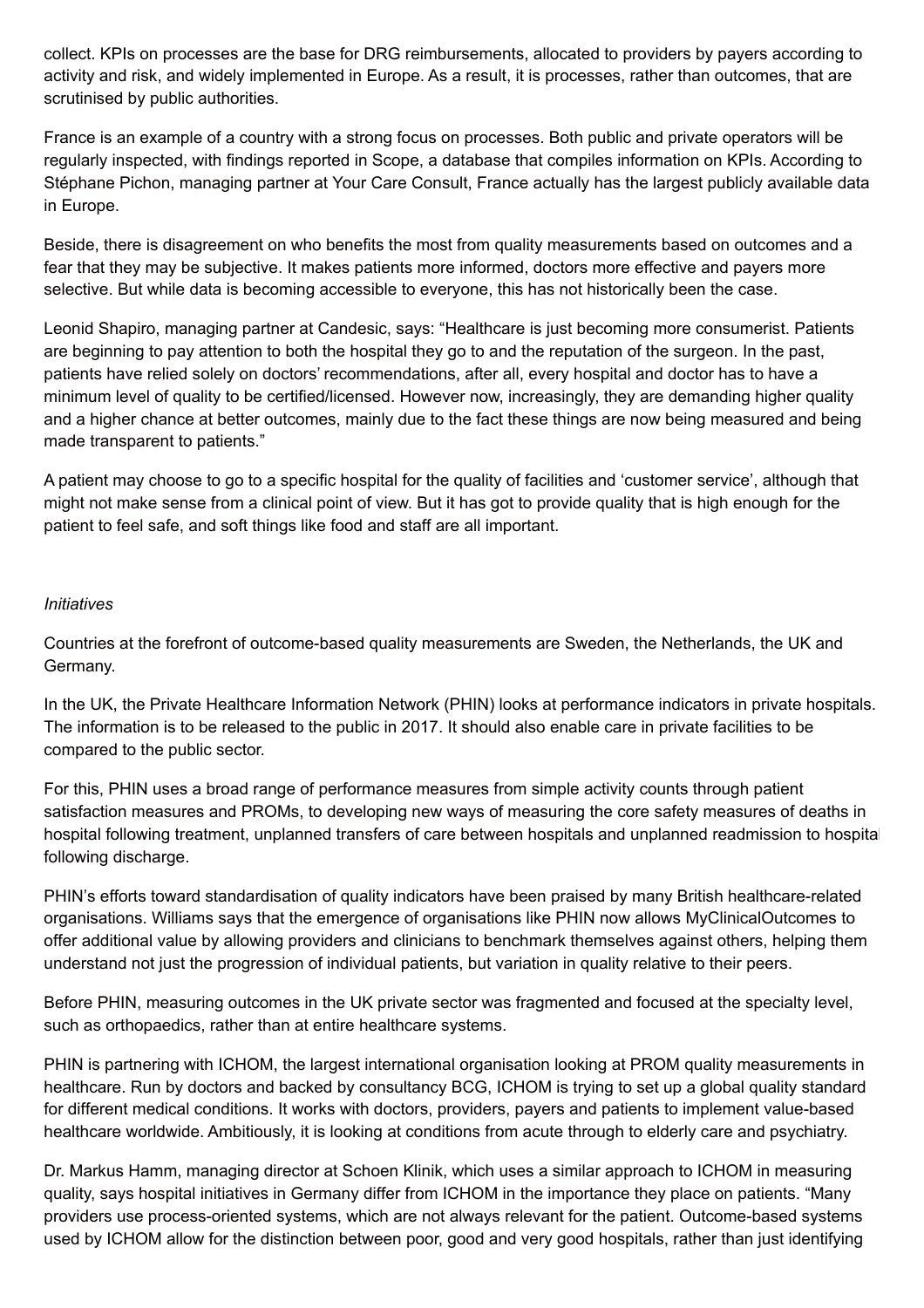bad ones," he says.

In Sweden, several quality registries exist for providers to report data at the national and county levels. Those look at both clinical outcomes and patient satisfaction, and the findings are accessible for patients to consult.

Sweden's quality registries constitute one of the oldest initiatives to monitor quality. Most of them look at over 95% of all elective surgery. While Daniel Öhman, CEO of GHP Specialty Care, a healthcare provider trying to develop expertise in specific areas through quality measurements, says they had not been really used for anything else than publishing reports, he adds this is no longer the case: "Until a few years ago, quality registries were here mainly to submit data for DRGs. Now it is being used as a platform to introduce outcome-based payments and to help patients choose providers."

In the Netherlands, things have also changed. While most quality measures are still around structure and processes, interest in outcomes is growing, and the Minister of Health Edith Schippers announced that 2015 is 'the Year of Transparency' for the Dutch health care system.

Pieter de Bey, principal at BCG and former VP of Operations at ICHOM, explains that government-led initiatives such as ZiZo or 'Visible Care' largely failed: "ZiZo measured a lot of data, yet it was of little relevance for patients to choose providers and for providers to learn from each other and improve quality."

In 2006, the insurers' role shifted from being sick funds to actively finding the best providers at the best price, thus leading to more selective procurement. Dutch insurers also started looking at patient-reported outcomes. The Miletus Foundation, which groups several major insurance companies, does publish results based on PROMs, CQIs, NPSs and PREMs. Institutes like DICA, which originally looked at quality measures for colon cancer treatments, rapidly expanded to focus on other cancers. It is now the largest platform for monitoring quality for many sub-sectors, based both on outcomes and processes.

The interesting thing about DICA is that participation is based on peer-pressure, with virtually all hospitals now partnering. That is because providers are obliged to report quality indicators to the IGZ, a governmental body, one of which is participation in DICA. De Bey says a negative answer is not looked upon very well.

The Netherlands is trying to introduce Swedish-style registries, and DICA, which is already authoritative in most sectors, would be responsible for coming up with national benchmarks. But such a project is expensive. While insurers are partially financing DICA, the sheer amount of data crunching required to create a nation-wide database requires considerable funding. That could come from pharma and medtech companies who might want to access DICA's reports from a research perspective.

Germany is another country to focus on quality, with providers and payers both playing a strong role. Yet, existing initiatives are very fragmented.

Large German private hospital chains have been very proactive at evaluating quality. Helios founded the IQM project, which includes over 250 quality indicators, and now covers over 350 hospitals in Germany and Switzerland. Another provider-led initiative is 4qd, comprising Ameos, Asklepios and Rhon Klinikum. This contains 400 quality indicators for acute, psychiatry and rehab. Some operators like Schoen Klinik or Martini Klinik pride themselves on having very high levels of patient satisfaction and outcomes for all stages of care, based on the systematic use of PROMs.

But major public payers like AOK and Techniker have their own institute for quality, which assess data and DRGrelated data delivered by hospitals. However, there is no cooperation between acute and primary care. This is a big issue for insurers, as they need to be able to have a comprehensive picture to guide patients.

According to Hamm, private medical insurers like Axa are trying to create 'case managers' to look at the whole patient journey. This is not only seen in Germany. A similar initiative is being put in place by the Danish government. Denmark is currently introducing a 'patient manager', who could be a GP or a nurse, who will be in charge of collecting data on the patient journey. This will be available to any healthcare professional the patient might consult.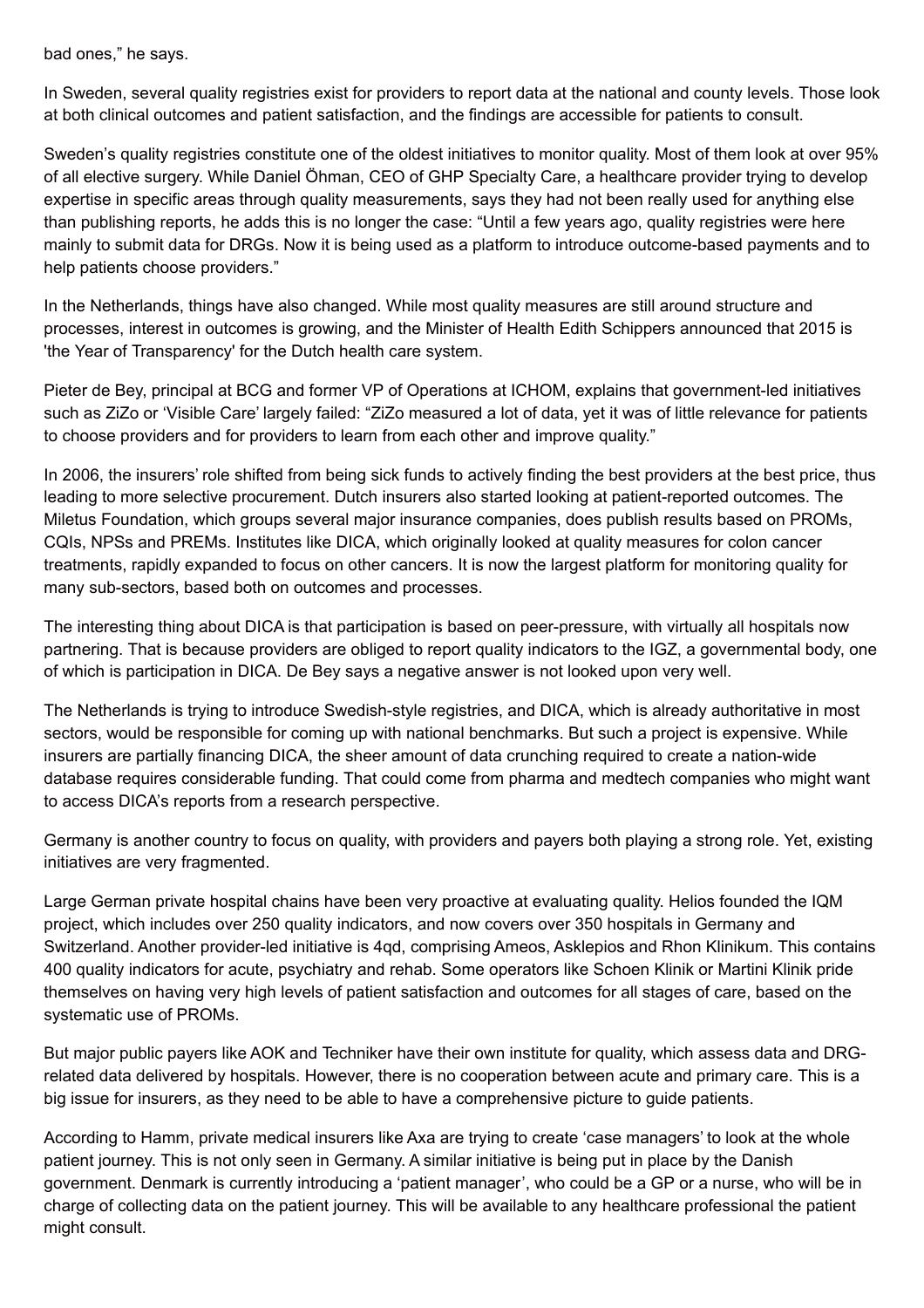There are other countries where the government is very involved. In the Czech Republic, ophthalmology chain Optegra says local government inspections into quality outcomes are comparable or higher than in any other country where it operates. "The level of scrutiny is extremely high and there are many unannounced controls. I often hear that Eastern European countries like the Czech Republic or Poland are not transparent enough. This is not true, in fact it's the other way round," says Roberto Cirillo, CEO of Optegra.

While all these measures do involve the clinician at some stage, some web-based platforms only rely on the patient. Through website and apps, patients can report and share their experiences, often ranking providers.

Here there has been an explosion in online content. In Germany, the web-based platform Jameda claims to be visited by around 5m patients every month. Another example is iWantGreatCare, a Tripadvisor-like website where patients rate their experiences of doctors and hospitals, which exist in parallel to the NHS own service.

# *Issues in measuring outcomes*

Findings from quality measurements can lead providers to change their business model and service offerings.

According to Optegra, using PROMs had two major positive impacts on its business model. Firstly, it got a longterm and holistic perspective over the progress of patients and became more aware of potential shortcomings in the level of care offered. Secondly, it allowed it to maintain a relationship with the patient and offer more bespoke treatment plans.

Cirillo says feedback from patient satisfaction has had direct impacts on the way Optegra actually runs its facilities: "we insist our staff know who each patient is and we have redesigned waiting spaces to be more private. On the medical side, we now give surgeons feedback in the hope of generating continuous improvements of practices."

Martini Klinik, a German prostate cancer centre, has been using PROMs extensively and conducts over 2,000 surgical procedures a year. Its CEO Detlef Loppow said that findings from PROMs suggested each doctor needed to perform 350 surgeries before 90% of their patients did not have increased PSA after 5 years. He adds that, in comparison, the UK's largest prostate cancer provider only performs 280 surgeries per group of surgeons. Findings at the surgeon-level led other consultants to spend a longer time conducting certain procedures.

In the Netherlands, the clinics of Equipe Zorgbedrijven, use Pulse, an outcome-centred registration system that allows doctors to evaluate the success of their treatments. Patients provide feedback on experienced levels of pain and their satisfaction with the treatment result. Doctors are notified automatically, up to one year after treatment, whenever values on these outcomes are unusual. Through Pulse, Equipe Zorgbedrijven says it has reduced complaints associated with pain.

But there are major issues related to the accuracy of data and the lack of standardisation in quality indicators.

Providers need to be aware of the patient background and the likely presence of co-morbidities to determine not only which treatment to follow, but also to assess whether this treatment is successful in the long-term. In the case of chronic diseases in particular, quality cannot be assessed through single visits and outcomes must take into account the patient journey and background.

The lack of standardisation of quality indicators is a hindrance. While ICHOM is working on this, providers face difficulty in collecting exactly the same sort of data, from all staff and patients, all of the time. Getting a meaningful result can only happen if as many as stakeholders as possible cooperate. While that might be easy within facilities, it becomes harder once patients are at home, especially for follow up care. Patients are likely to participate, but they might need encouraging, reminding and guiding.

Matt James, CEO of PHIN, says that is vital for providers to compare themselves to their peers in a transparent and independent manner, but that without standardisation, each operator could come up with its own set of quality indicators that cannot be compared.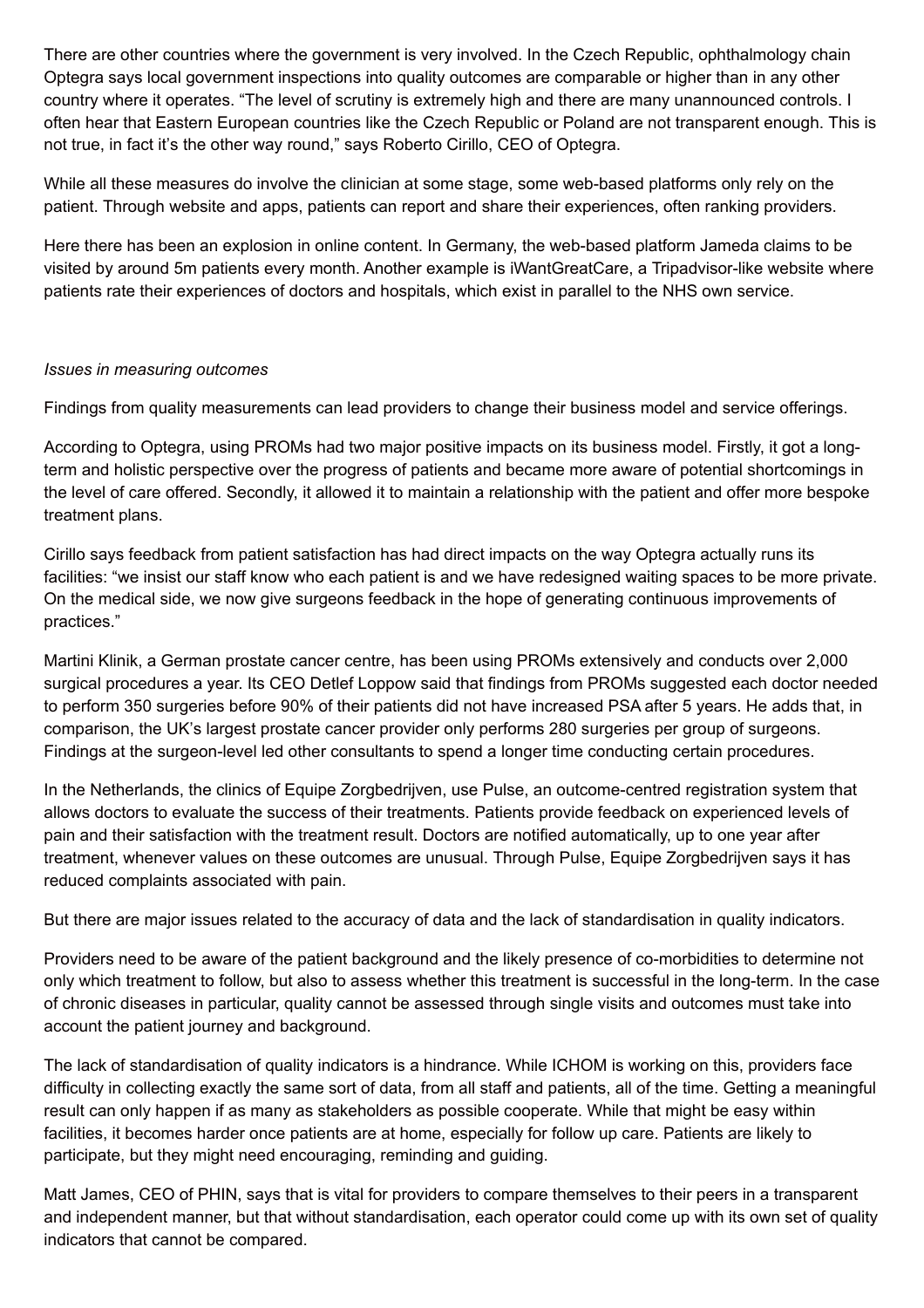In the UK, the lack of collaboration between the public and the private sectors is problematic, despite PHIN's efforts to work with the NHS. "All patients are ultimately public patients, even those who choose to receive some episodes of care privately. In most cases, they will have consulted an NHS primary care doctor. Collaboration is virtually non-existent when it comes to patient history," says James.

Sometimes, quality assessments can lead to a push back from doctors, especially in cases where procedures have yet to be standardised and where risk-adjustments are not properly in place. For doctors, outcome measurements can become very technical and lead to a fear of selection bias from providers. The fact that organisations like ICHOM are run by doctors can be a reassurance, especially when clearer standards become available.

Elmar Willebrand, chairman of hospital and investment group AccuMeda, explains one of the biggest issue in improving quality is the lack of innovation in many hospitals: "Many hospitals only do what is strictly required by law, they comply with standards only to get the necessary authorisation to keep their licenses up-to-date. They shouldn't stop there, because quality measurement is this most powerful tool for innovation, if applied with enthusiasm. Although it is very difficult to measure the quality of a hospital, it is worth trying to do so."

Monitoring quality for mental health and elderly care require particularly complex risk-adjustments and coding. Due to the nature of patients' conditions, it can be impossible to actually measure patient outcomes, although ICHOM has set up a working group on Older Persons to set up quality standards for this sector. This comes at a time when elderly care is under scrutiny –and for good reason. Existing assessments of quality standards in nursing homes have failed to prevent abuse, including in those countries most focused on quality of care.

For example, the German care home rating system came under fire in 2014, after several residents died in various facilities despite 'excellent' ratings. It came out that care homes were only inspected once a year and the presence of a garden was considered as important as how medication was administered and staff numbers.

In psychiatry, medical outcomes are related to patient's recovery from diagnoses and patient being able to live a normal life, but the success of a treatment is difficult to assess. Like other sectors, favourable outcomes depend on the patient being able to live a normal life. Henrik Brehmer, head of corporate communications at Capio, says: "it is easy to measure, for example, the blood pressure of a patient, but we need to assess whether they are satisfied as well. This can only be done through patient involvement and feedback."

Measuring quality, although potentially leading to lower costs if errors are reduced, will require capital to implement the necessary coding and potentially restructure care delivery. That means small operators might have a harder time assessing performance. Besides, a solo facility cannot compare itself easily to peers.

But according to Willem Koelewijn, CEO of Koelewijn Zorg Holding, the most important issue for small hospitals is their limited volume of activity. As the success of Martini-Klinik shows, volumes are key to improving quality. "The driving factor in reporting quality is not size, but the number of procedures you carry out for a specific condition. If you don't do a lot, it can be difficult to measure quality," says Koelewijn.

# *Can quality be rewarded?*

There are only a few examples of payers rewarding quality outcomes. Switching from DRGs is expensive, and the lack of standards in most countries makes it impossible for now. However, this is starting to change. Sweden and Germany, in particular, have introduced quality payments for DRGs.

For Thomas Kelley, European director at ICHOM, creating financial incentives is a tricky issue: "For quality outcomes to be linked to payments, it is crucial to have standardisation across the board. It makes sense for payers to reward quality, as they want to contract providers with the highest value -that is not only a good outcome but also cost minimisation. But measuring quality is still in its infancy, and remuneration is risky because it can distort behaviour."

In the UK, the NHS is using a system called the Commissioning for Quality and Innovation (CQUIN). This pays an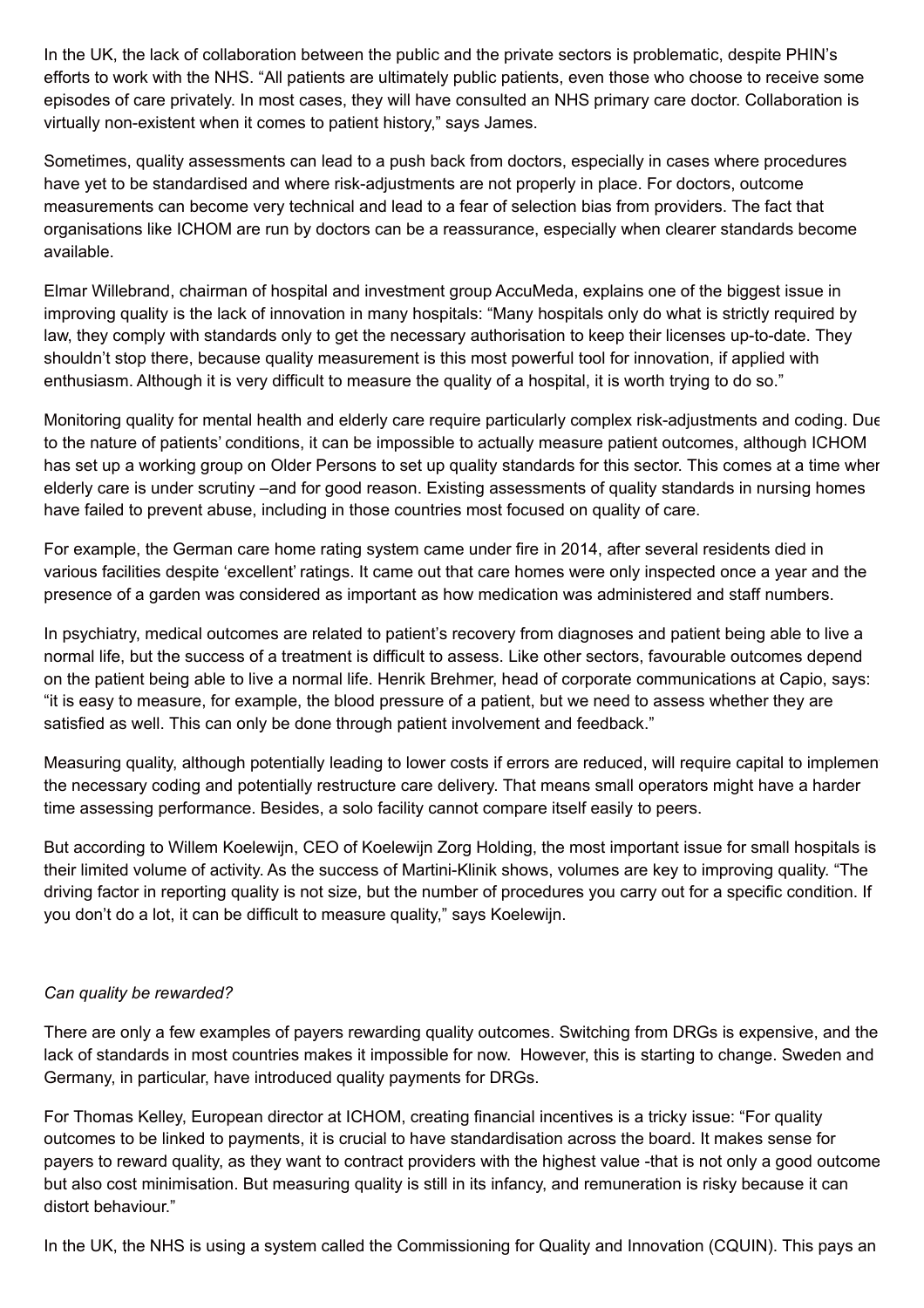extra 2.5% if targets are met. Several consultants said this was not a good idea. One said: "2.5% is a huge slice for a hospital CEO and one that he or she can not afford to lose so they will game the system." Rewarding quality can therefore distort measurements. James says that his concern about CQUIN is that it forces hospitals to focus on what commissioners deem important, and can actually reduce the attention that they give to improving quality from the patients' perspective.

Sweden has introduced ground-breaking PROMs-based measures by partially substituting DRGs with bundle payments. The data sent to quality registers is used to calculate what the outcomes of elective surgery should be, based on patient feedback. If a provider exceeds these standards, they get extra payment. If they don't meet them, they have to reimburse part of the payment. They also have to bear the financial costs of readmission into a public hospital and any rehabilitation costs.

"We are now totally in charge of how to deliver care, as DRGs are replaced by a single payment. This is a major step towards value-based healthcare, and it makes our job much more interesting. This is a big opportunity to be more aware of costs and improve outcomes for the patient," says Öhman.

In the Netherlands, there are talks about whether to reward volume, as this often means higher quality. Insurers already tend to select providers on their volume of procedures.

In Germany, hospitals get a score every year, reflecting how they compare to the average, as well as a score from 0 to 5. The GBA, a body that combines and oversees insurers, doctors, dentists, psychotherapists and specialists, is mandated to produce quality guidelines.

Payers and pension funds do force rehab providers to follow strict quality controls through audits measuring their performance. Based on inspections of facilities and patient satisfaction, rehab providers with very good or very bad quality receive more or less referrals. In some extreme cases, the insurer will stop all referrals, forcing providers to close and restructure whole departments.

Willebrand says: "I remember a case where patients systematically complained about one particular physician. Eventually, the insurance just refused to send out patients to this doctor, leading to a 35-bed department being close. They only started to refer patients once the provider employed a new doctor, which took at least six months. These measures sound very robust, but this is the best way to get rid of low quality care."

Interestingly, the process also works the other way round. If a provider shows particularly good practice and scores high, referrals will increase. In fact, Willebrand says insurance groups all have 'competition centres' that patients can visit for advice on which facility to visit or even how to get a second opinion. Contrary to healthcare providers, which are prohibited from advertising in Germany, these centres promote certain operators over others based on quality.

While the power of insurers is limited to controlling patient influx, the German government is trying to introduce pay-for-performance reimbursement schemes, as a partial substitute for DRGs that are purely based on activity. This is part of the Hospital Structure Act, which will be introduced from 2020.

The new reimbursement system means insurers will be able to reward providers that show evidence of good quality care. Quality is to be included in hospital licensing from 2017 and remuneration to incentivise operators from 2020. Payments will be adjusted to reflect excellent and poor quality, although it is not clear whether changes will be based on processes or outcomes.

Our Analysis: Quality measurement is coming but progress is painfully slow. It is very complex and doctors often resist such moves. However it would be wrong to pillory the profession. In general, professional bodies increasingly say they are in favour of such measurements.

Bureaucracy and siloes will also slow things down.

But in general, the move to quality is coming. It will be interesting to see if PHIN hits its 2017 deadline, or whether